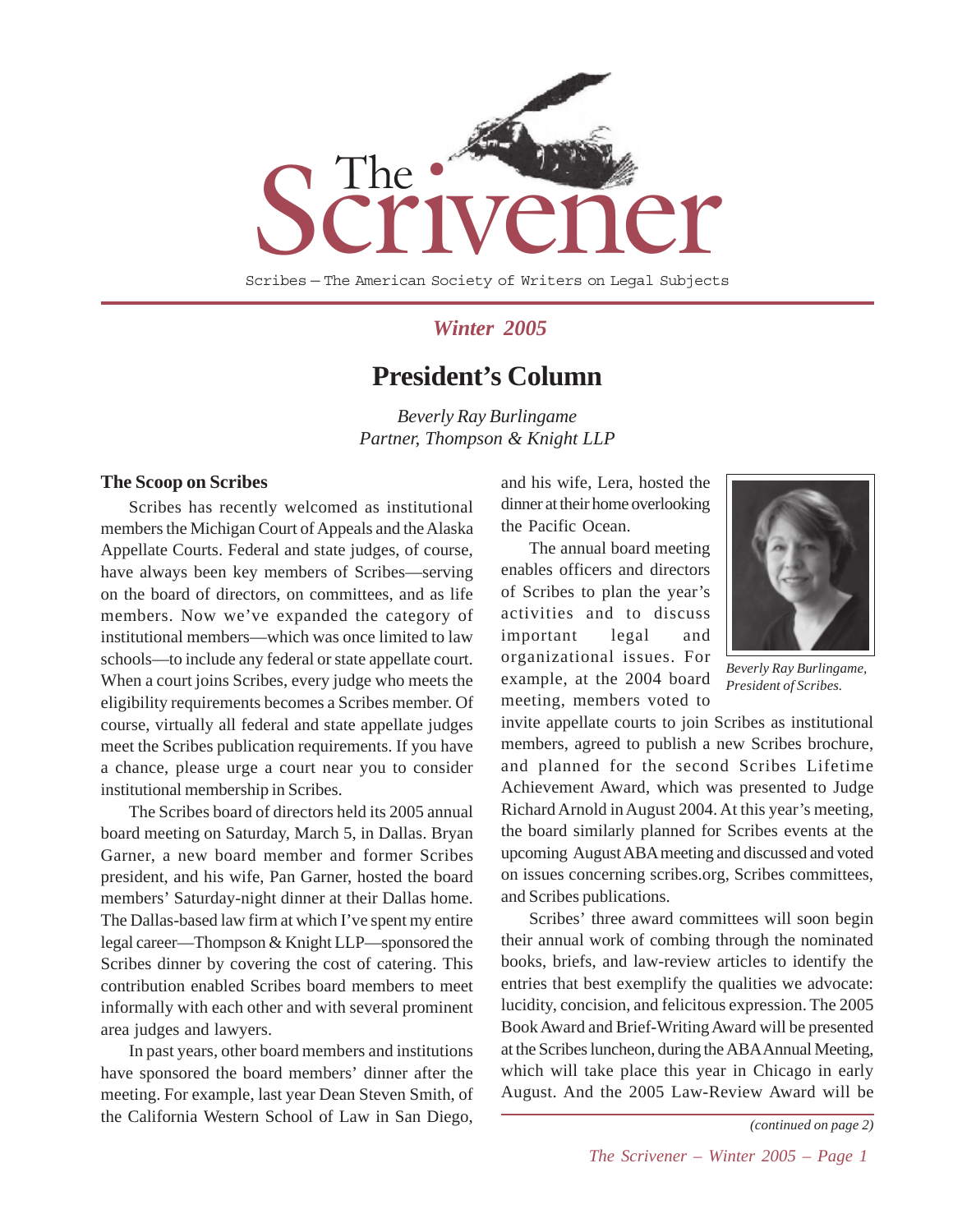presented during the National Conference of Law Reviews, which will take place in mid-March, in Charleston, South Carolina.

If you haven't visited scribes.org recently, I hope you will. The website now provides handy e-mail links to the officers and board members so that you can share your thoughts, send articles for possible publication in *The Scribes Journal of Legal Writing* and *The Scrivener*, and report member news to be included in *The Scrivener.*

Speaking of Scribes publications, I want to thank Thomas M. Cooley Law School for its continuing generous help in underwriting the cost of publishing both the *Journal* and *The Scrivener*. Cooley is the home of several key Scribes members, including Otto Stockmeyer, Scribes President-Elect; Joe Kimble, Editor in Chief of the *Scribes Journal*; and Jane Siegel, the new Editor in Chief of *The Scrivener*.

I'm glad you're among the judges, law professors, authors, legal publishers, and practicing lawyers who are members of Scribes. All of us share a noble goal to improve legal writing and thus help restore respect for the legal profession. As always, I invite you to participate actively in Scribes, by attending its meetings and seminars, by volunteering for its committees, and by asking your prominent colleagues to join us.

# **Volume 9 of the** *Scribes Journal***.**

By now, you should have received Volume 9 of *The Scribes Journal of Legal Writing*. If you would like an extra copy (perhaps to give to a potential new member), please contact Joe Kimble at <kimblej@cooley.edu>.

### **A Legal-Writing Tidbit: The Benefits of a Good Edit**

All of us aspire to be better writers. But even the very best writers can benefit from the work of a skilled editor—a colleague at the court, in the law firm, in the publishing house, or on the faculty who can read critically, spotting problems and ambiguities. As the following passage explains, a writer's ability to request editing help is a sign of strength, not weakness:

It is not an admission of weakness to ask for help in preparing written material for other people. And it is not an affront to your professional integrity to have someone say that he or she cannot grasp what you mean by . . . a trial page of text. As we write, our minds get set on particular lines of thought, and we unconsciously ignore side-issues and mentally supply steps in an argument. To someone else, the gaps in our thought are obvious at once. Someone else sees implications other than those that stuck in our minds. Points that seemed implicit from our standpoint are often not at all obvious from someone else's frame of reference.<sup>1</sup>

If your syntax is tangled, your grammar wrong, your vocabulary mistaken, and your logic a thicket, your readers will stumble and lose their way. To find the meaning, they must retrace their steps and start again. A reader who is forced to reread too often will grow weary of the journey and quit. And when the reader quits, the writer has failed.

The primary purpose of editing is to make thought intelligible to the reader. The rules of grammar, syntax, and style are not artificial dictates of some long-forgotten high-school English teacher, but essentials by which effective writers make their thoughts clear. As Bryan Garner has explained, a good editor can perform the following steps to improve legal writing:

- Create transitions and signposts to ease the reader's way, including persuasive headings in sentence form.
- Eliminate tiresome repetitions and overparticularization.
- Break up complex sentences, aiming for an average sentence length of 20 words.
- Eliminate "legalese."
- Minimize the passive voice, replace *be*-verbs with more forceful ones, and uncover buried verbs (especially words ending in *-tion*).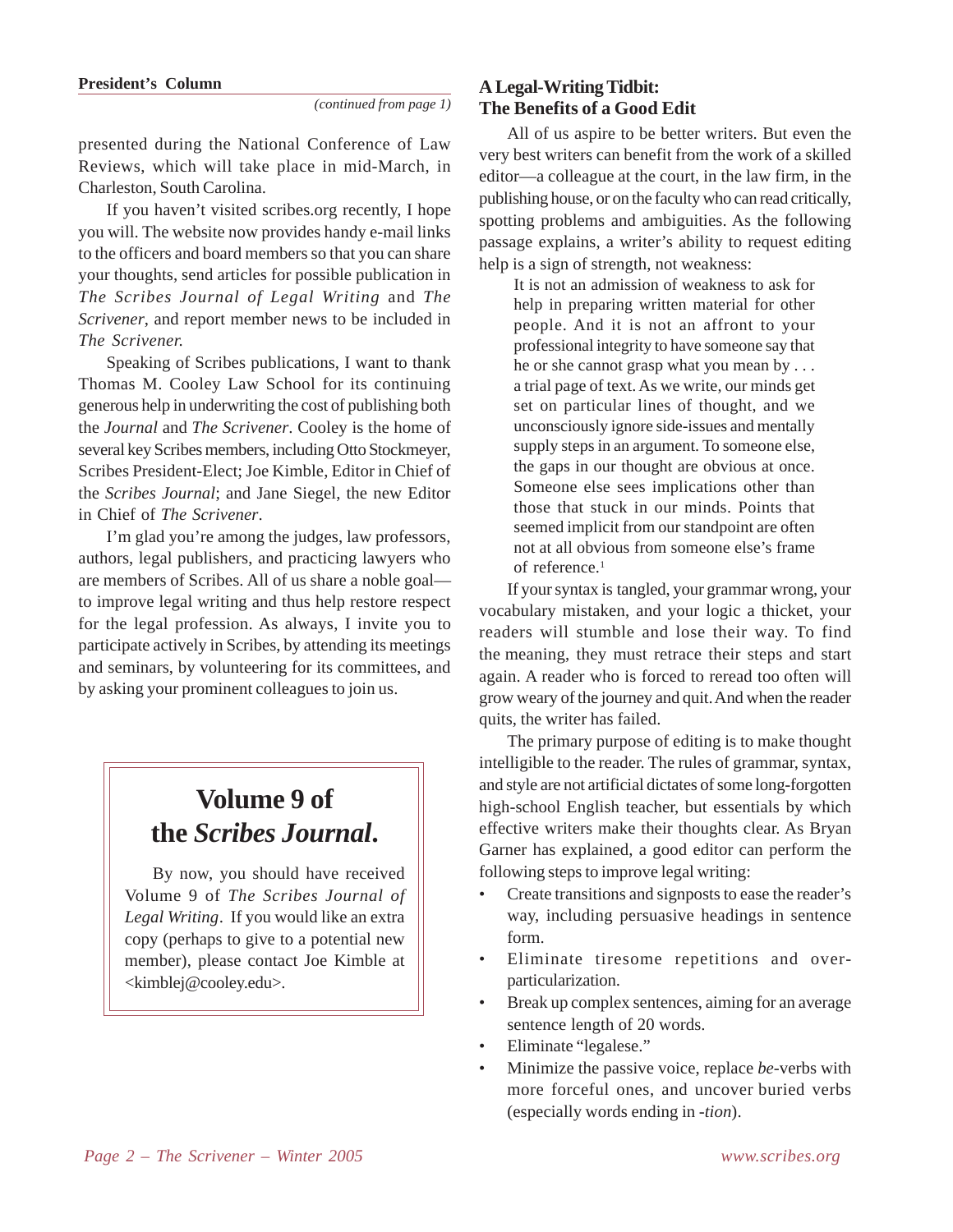- Ensure that a short subject is close to its verb and that a verb is close to its object.
- Edit crucial sentences to end with a punch.
- Cut filler phrases such as *there is* and *there are*.
- Edit out unnecessary words—for example, by using *claim*, not *cause of action*.
- Eliminate unnecessary prepositional phrases—especially those starting with *of*.
- Use parallel constructions and lists to enumerate parallel ideas.
- Suggest distinctive nouns and verbs, minimizing adjectives and adverbs.
- Use *that* restrictively and *which* nonrestrictively.
- Correct grammar and punctuation.
- Edit out those often embarrassing potential miscues, such as a sentence referring to notice and a hearing as "prophylactics against a wrongful discharge."2

At the 2002 Scribes luncheon in Chicago, Judge Richard Posner remarked: "If only lawyers would strive to write clearly and simply, avoiding legal jargon, exaggeration, and polemic, the improvement would be vast." And editing is an essential step in improving legal writing, as recognized by the Seventh Circuit: "The brief was . . . a poorly written product with numerous typographical errors. It was obviously never edited by a caring professional. As a panel of judges already overburdened with cases and paper, we find it insulting to have to dutifully comb through a brief [that] even its author found little reason to give such attention. We condemn this type of shoddy professionalism."3

As professional writers, we shouldn't allow a lingering fear of criticism to deprive us of a powerful tool. By gaining the insights of a good editor, we can quickly and effectively improve our writing.

<sup>3</sup> *United States v. Devine*, 787 F.2d 1086, 1089 (7th Cir. 1986).

# **What peeves you?**

What words agitate you? What phrases make you apoplectic? What constructions cause you to rend your garments in despair? Go ahead—complain about something in legal writing that really sends you. Send us your pet peeves and your solutions. We invite your submissions for a future peevish issue of *The Scrivener.*

# **In This Issue**

| Excerpts from Garner's     |
|----------------------------|
| Modern American Usage  6   |
|                            |
| News from Members  7       |
|                            |
|                            |
|                            |
| Institutional Members  9   |
| Scribes Board Members  10  |
| Membership Application  11 |

# **Submit Your Articles**

Please send items for upcoming issues of *The Scrivener* (electronically or on disk) to the address shown below.

### **Deadlines**

| Spring | May $15$     |
|--------|--------------|
| Summer | July 15      |
| Fall   | September 15 |

Jane Siegel Thomas M. Cooley Law School P.O. Box 13038 Lansing, Michigan 48901 siegelj@cooley.edu

# **Corrections**

In our last issue, we inadvertently misspelled Justice Breyer's name and the word "elusive." We apologize for these errors.

<sup>&</sup>lt;sup>1</sup> CHRISTOPHER TURK & JOHN KIRKMAN, EFFECTIVE WRITING: IMPROVING SCIENTIFIC, TECHNICAL, AND BUSINESS COMMUNICATION 41 (2d ed. 1989).

<sup>2</sup> *See* BRYAN A. GARNER, THE WINNING BRIEF: 100 TIPS FOR PERSUASIVE BRIEFING IN TRIAL AND APPELLATE COURTS 175–221 (2d ed. 2004) (more fully describing these editing steps, among others).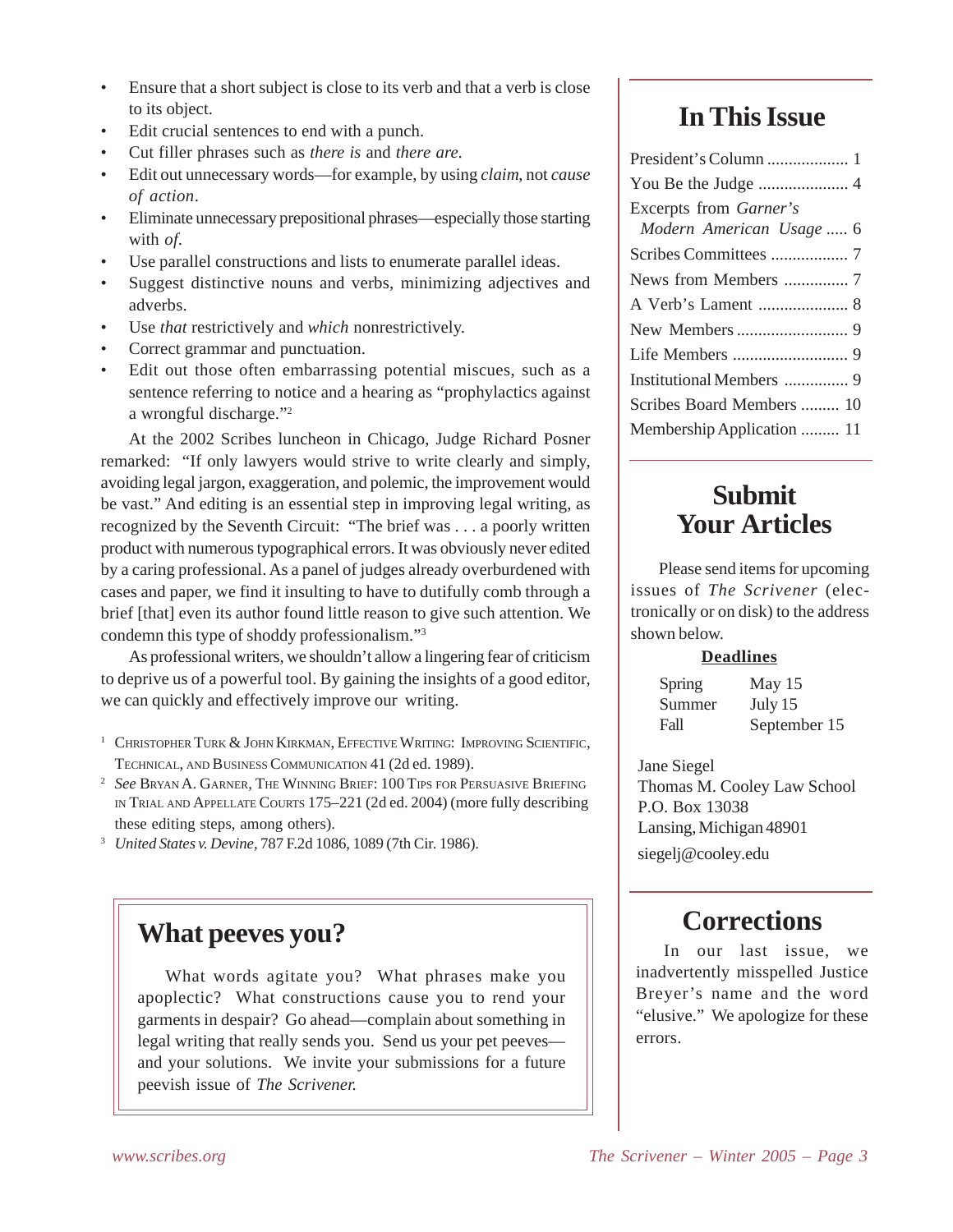### **You Be the Judge**

*Joseph Kimble Thomas M. Cooley Law School*

All too often, the debate over plain legal language is abstract and theoretical. We form impressions about how legal writing should "sound" or what kind of style will be most "effective" or what courts and clients "prefer." And we misjudge what it means to write in plain language. So let's get concrete.

For more than two years, the federal Advisory Committee on Civil Rules has been involved in a huge project to "restyle" the Federal Rules of Civil Procedure. The project has produced more than 600 documents scrutinizing every sentence, word, and comma, and the restyled rules were published for comment in February. (See www.uscourts.gov/rules.)

Below are some short before-and-after examples. You be the judge. Which one is clearer? Which one would you prefer to read? Which one would you prefer to have written? Which one reflects better on the legal profession?

There is already a body of strong empirical evidence that "plain language saves money and pleases readers: it is much more likely to be read and understood and heeded—in much less time.''1 Now I invite you to consider the evidence of your own senses.

### **Current Rule 8(e)(2)**

When two or more statements are made in the alternative and one of them if made independently would be sufficient, the pleading is not made insufficient by the insufficiency of one or more of the alternative statements.

#### **Current Rule 30(g)**

(1) If the party giving the notice of the taking of a deposition fails to attend and proceed therewith and another party attends in person or by attorney pursuant to the notice, the court may order the party giving the notice to pay to such other party the reasonable expenses incurred by that party and that party's attorney in attending, including reasonable attorney's fees.

(2) If the party giving the notice of the taking of a deposition of a witness fails to serve a subpoena upon the witness and the witness because of such failure does not attend, and if another party attends in person or by attorney because that party expects the deposition of that witness to be taken, the court may order the party giving the notice to pay to such other party the reasonable expenses incurred by that party and that party's attorney in attending, including reasonable attorney's fees.

#### **Restyled Rule**

If a party makes alternative statements, the pleading is sufficient if any one of them is sufficient.

#### **Restyled Rule**

A party who, expecting a deposition to be taken, attends in person or by an attorney may recover reasonable expenses for attending, including attorney's fees, if the noticing party failed to:

- (1) attend and proceed with the deposition; or
- (2) serve a subpoena on a nonparty deponent, who consequently did not attend.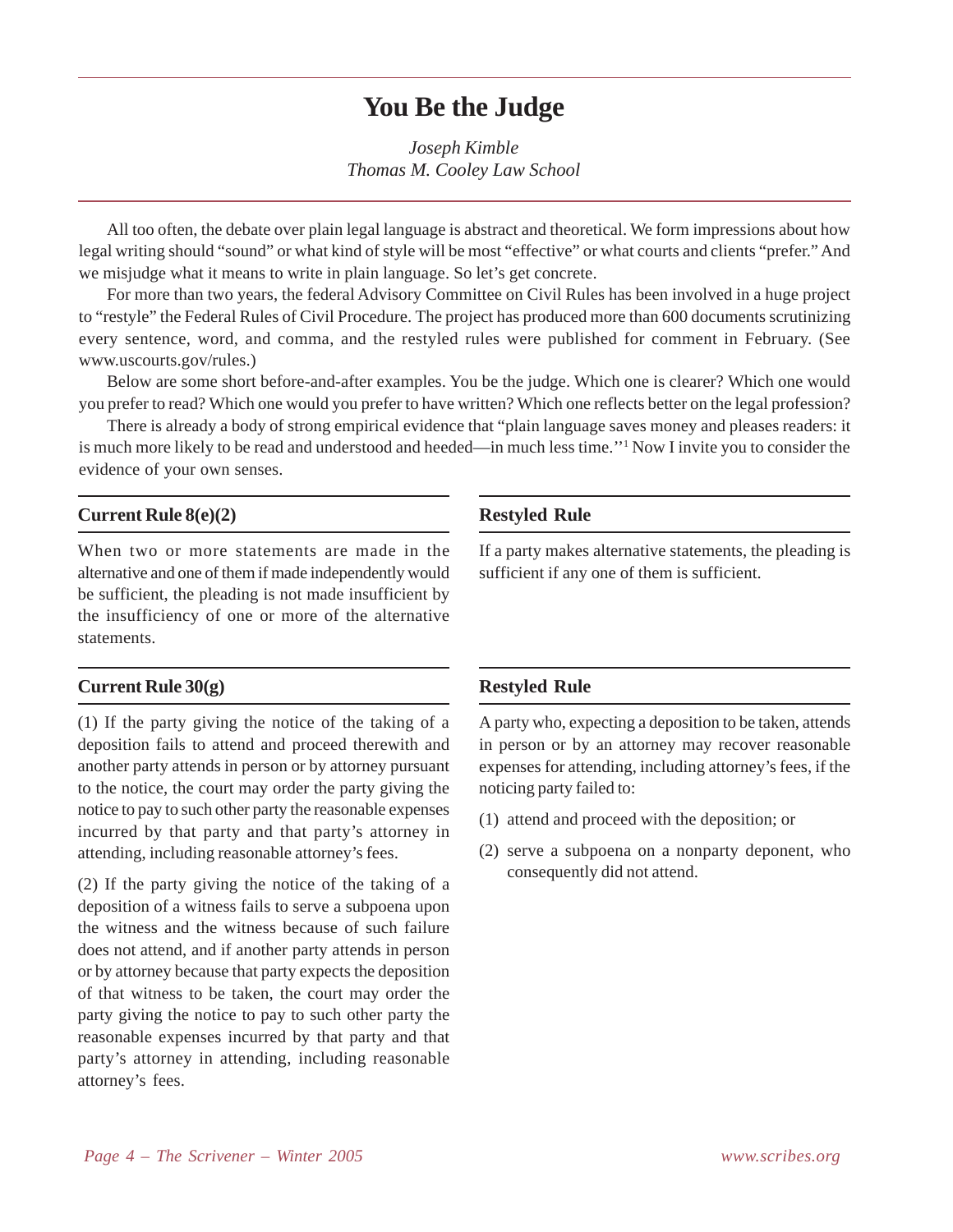### **Current Rule 50(b)**

In ruling on a renewed motion, the court may:

- (1) if a verdict was returned:
	- (A) allow the judgment to stand,
	- (B) order a new trial, or
	- (C) direct entry of judgment as a matter of law; or
- (2) if no verdict was returned:
	- (A) order a new trial, or
	- (B) direct entry of judgment as a matter of law.

#### **Current Rule 56(e)**

Supporting and opposing affidavits shall be made on personal knowledge, shall set forth such facts as would be admissible in evidence, and shall show affirmatively that the affiant is competent to testify to the matters stated therein. Sworn or certified copies of all papers or parts thereof referred to in an affidavit shall be attached thereto or served therewith.

#### **Current Rule 69(a)**

The procedure on execution, in proceedings supplementary to and in aid of a judgment, and in proceedings on and in aid of execution shall be in accordance with the practice and procedure of the state in which the district court is held, existing at the time the remedy is sought, except that any statute of the United States governs to the extent that it is applicable.

### **Current Rule 71A(k)**

The practice as herein prescribed governs in actions involving the exercise of the power of eminent domain under the law of a state, provided that if the state law makes provision for trial of any issue by jury, or for trial of the issue of compensation by jury or commission or both, that provision shall be followed.

### **Restyled Rule**

In ruling on the renewed motion, the court may:

- (1) allow judgment on the verdict, if the jury returned a verdict;
- (2) order a new trial; or
- (3) direct the entry of judgment as a matter of law.

#### **Restyled Rule**

A supporting or opposing affidavit must be made on personal knowledge, set out facts that would be admissible in evidence, and show that the affiant is competent to testify on the matters stated. If a paper or part of a paper is referred to in an affidavit, a sworn or certified copy must be attached to or served with the affidavit.

### **Restyled Rule**

The procedure on execution—and in proceedings supplementary to and in aid of judgment or execution must follow the procedure of the state where the district court is located, but a federal statute governs to the extent it applies.

### **Restyled Rule**

This rule governs an action involving eminent domain under state law. But if state law provides for trying an issue by jury—or for trying the issue of compensation by jury or commission or both—that law governs.

<sup>1</sup> Joseph Kimble, *Writing for Dollars, Writing to Please*, 6 Scribes J. Legal Writing 1, 37 (1996–1997) (summarizing the results of dozens of studies).

*This article is reprinted, with permission, from the Michigan Bar Journal (December 2004).*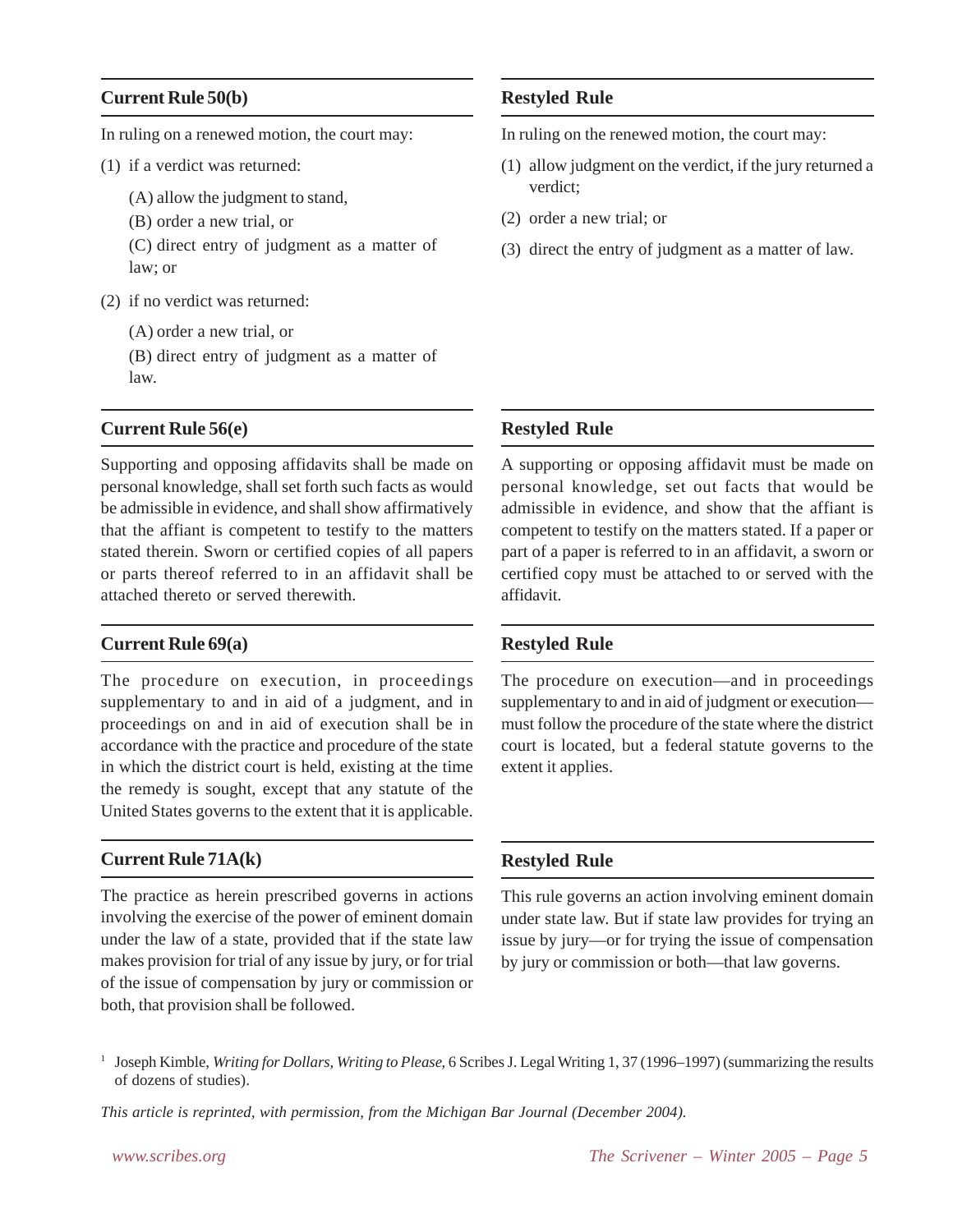# **Excerpts from** *Garner's Modern American Usage*

Bryan Garner, a former President and current board member of Scribes, has kindly agreed to let us print excerpts from his invaluable *Modern American Usage*, the second edition of which has recently been published by Oxford University Press. Please note that some of the items do not contain the full entry as it appears in the book; they are abbreviated excerpts, if you will. Also note that the terms in small capitals cross-refer to other entries. Obviously, we can't do justice to the book. But we've picked some items that should be interesting to legal writers, and we'll continue with more in the next issue.

codify is best pronounced /kod-a-fi/, not /koh-da-fi/. This word, like *codification*, was one of the philosopher Jeremy Bentham's NEOLOGISMS; it dates from around 1800.

**compare with; compare to.** The usual phrase is *compare with*, which means "to place side by side, noting differences and similarities between" <let us compare his goals with his actual accomplishments>. *Compare to*  $=$  to observe or point only to likenesses between <the psychologist compared this action to Hinckley's assassination attempt>. Cf. **contrast (A).**

*Compare and contrast* is an English teacher's tautology, for in comparing two things (one thing *with* another) one notes both similarities and differences.

**Congress** does not require an article, except in references to a specific session <the 104th Congress>. Although some congressional insiders use the phrase, *the Congress* is a quirk

to be avoided in polished prose. The possessive form is preferably *Congress's*—e.g.: "Ms. Rosen said it is *Congress's* responsibility because it gave regulators the framework for RESPA." "HUD Supports RESPA Review," *Nat'l Mortgage News*, 4 Nov. 1996, at 16.

**court of appeals; court of appeal.** Both forms occur in AmE, but *court of appeals* is more common. (*Court of appeal*, though, is the only form in BrE.) The correct form is the one that is statutorily prescribed or customary in a given jurisdiction. For example, although most appellate courts in the United States are individually called a *court of appeals*, the term in California is *court of appeal*.

The plural forms are *courts of appeals* and *courts of appeal*. The singular possessive forms are *court of* *appeals'* and *court of appeal's*; the plural possessives are *courts of appeals'* and *courts of appeal's*.

**deem** is a FORMAL WORD that imparts the flavor of ARCHAISM. It frequently displaces a more down-to-earth term such as *consider*, *think*, or *judge*—e.g.:

- "*Deeming* [read *Finding*] them 'fatally flawed,' the Howard County School Boundary Line Committee put two elementary school redistricting plans out of their misery last night during its final meeting." Tricia Bishop, "Boundary Panel Puts End to 2 Elementary Redistricting Plans," *Baltimore Sun*, 11 Oct. 2002, at B3.
- "The authorities have in several cases used rape charges to imprison religious leaders *deemed* [read

"*close proximity* is a redundancy." —Bryan Garner *Garner's Modern American Usage* *thought*] to be a menace." Rik Eckholm, "3 Church Leaders in China Are Sent to Prison for Life," *N.Y. Times*, 11 Oct. 2002, at A10.

**discrete; discreet.** Although the two words ultimately have the same Latin origin, the spelling *discreet* came into English through French. Today the two spellings are treated as different words. *Discrete* means "separate, distinct"; *discreet* means "cautious, judicious." *Discreet* is most commonly used in reference to behavior, especially speaking or writing.

**end product** is usually a REDUNDANCY for *product*.

**end result** is a REDUNDANCY for *result*. Safire calls it "redundant, tautological and unnecessarily repetitive, not to mention prolix and wordy." William Safire, "Peaceese," *N.Y. Times*, 17 Nov. 1991, § 6, at 22. The only exception occurs when the writer needs to refer to *intermediate results* as well as *end results*. Cf. **final outcome.**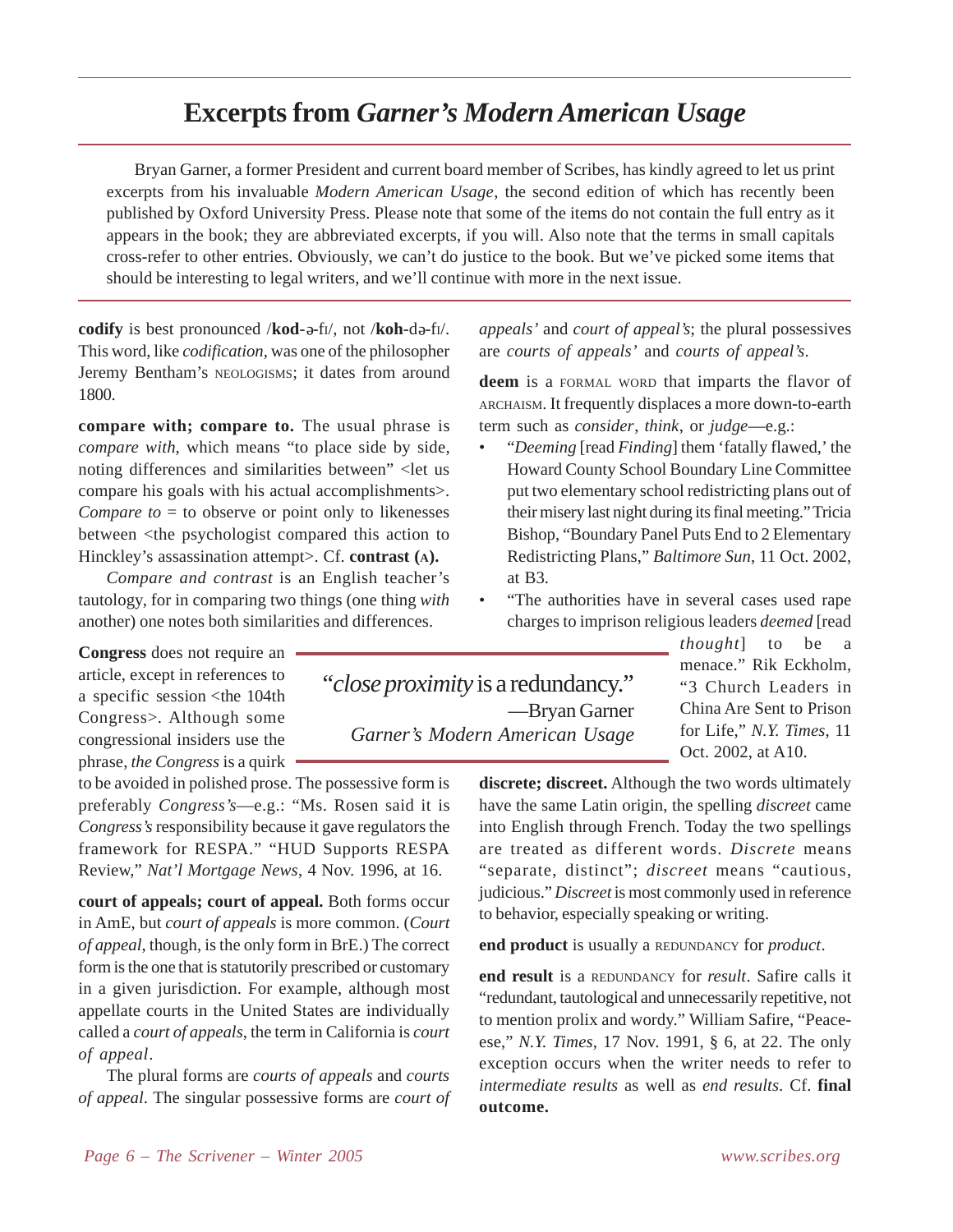# **Scribes Committees for 2003–2004**

#### **Annual Meeting**

Tom Steele (Chair) steeletm@law.wfu.edu Glen-Peter Ahlers Roger Newman Otto Stockmeyer John Williams

#### **Book Award**

Michael Hyman (Chair) mbhyman@muchshelist.com Beverly Ray Burlingame Steve Sheppard Hon. Stuart Shiffman Randall Tietien

#### **Brief-Writing Award**

Hon. Kenneth Gartner (Chair) kgartner@courts.state.ny.us

Hon. Joseph Baca Charles Dewey Cole Stephen Fink Robert Lindefjeld Christy Nisbett Laurel Oates Hon. Mark Painter

#### **Law-Review Award**

Roy Mersky (Chair) rmersky@mail.law.utexas.edu Glen-Peter Ahlers Dana Livingston Cobb Anne Enquist Robert N. Markle Roger Newman Richard Wydick

#### **Scribes Journal**

Joseph Kimble (Chair) kimblej@cooley.edu Beverly Ray Burlingame Bryan Garner Wayne Schiess David W. Schultz

### **Nominations**

Stuart Shiffman (Chair) shiffman@springnet1.com Beverly Ray Burlingame Bryan Garner Joe Kimble Steve Smith Otto Stockmeyer John Williams

#### **Planning**

Gary Spivey (Chair) gspivey@courts.state.ny.us

Beverly Ray Burlingame Darby Dickerson Michael Hyman Janis Reinken

#### **Membership**

John Williams (Chair) john.williams@thomson.com

Beverly Ray Burlingame Michael Hyman Joe Kimble Hon. Mark Painter Steve Smith Otto Stockmeyer

#### **Scrivener & Website**

Beverly Ray Burlingame (Chair) beverly.ray.burlingame@tklaw.com

Glen-Peter Ahlers Mark Cooney Joe Kimble Jane Siegel

# **When No News Is Not Good News**

We are not getting your news. And that's probably because you're not sending any. Send us news of your accomplishments, publications, and life changes.

Send the news to:

The Scrivener c/o Jane Siegel Thomas M. Cooley Law School P.O. Box 13038 Lansing, Michigan 48901 Or to <siegelj@cooley.edu>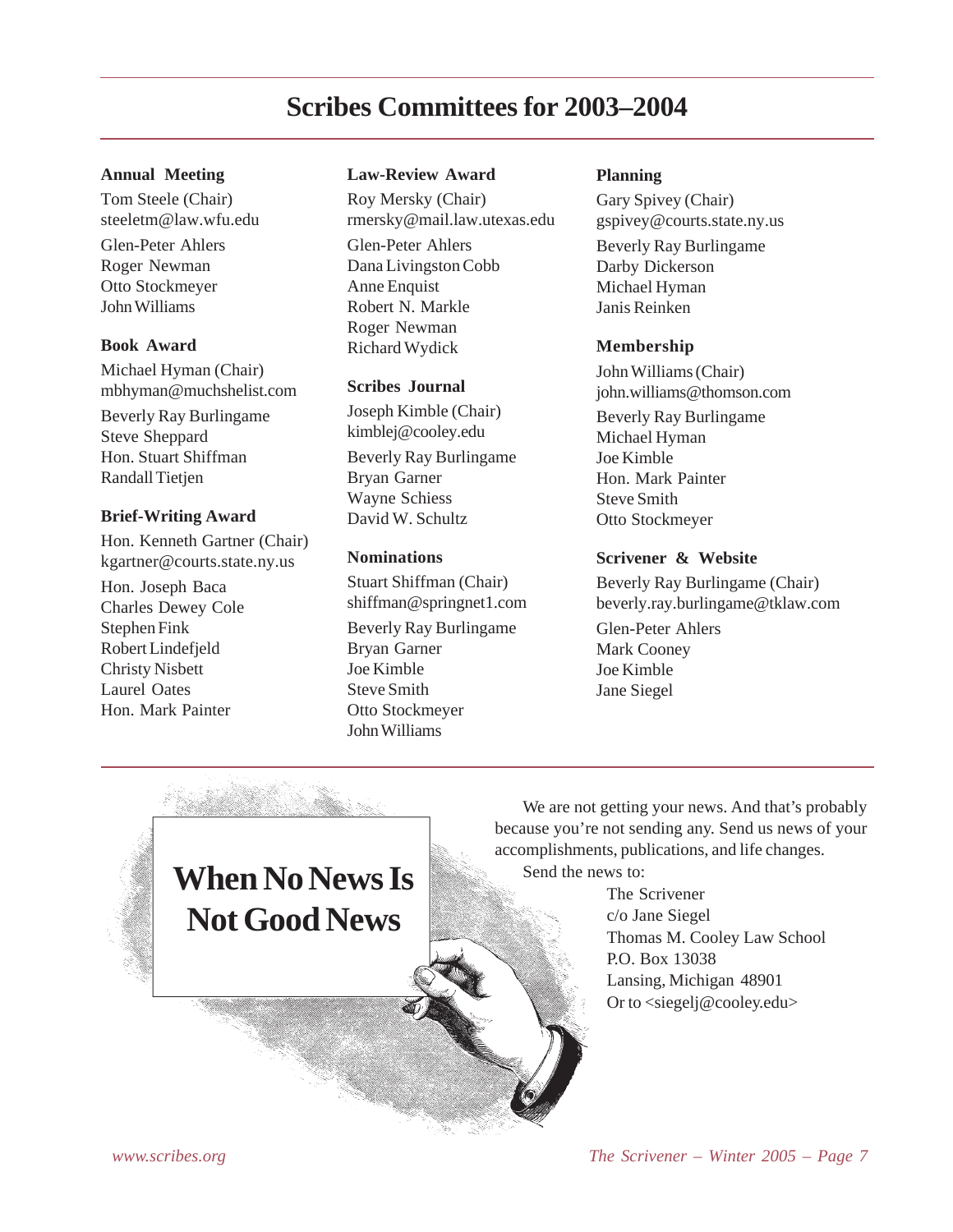# **A Verb's Lament**

### *Mark Cooney*

On a hunch, I stepped into a bar around the corner. B.B. King riffs filled the smoky room. And there it was: Sitting at the bar, with its head hung over a Scotch and water, was a verb.

Author: Why so glum?

Verb: You know, just the usual stuff.

Author: What usual stuff?

- Verb: Well, it's those lawyers again. A lot of them just don't seem to like me. They make me feel so . . . so . . . well . . . *nominalized*.
- Author: Buddy, I'm no psychiatrist. What do you mean?
- Verb: I'm a nice, simple verb, but they aren't satisfied with that. They try to change me into some highfalutin, abstract noun with a bunch of extra words.

Author: Give me an example.

- Verb: Sure. Suppose a lawyer wants to say that a statute *protects* a certain class of people. That's just fine the way it is. But lawyers inflate simple verbs like "protects" to make them sound more impressive: "The statute *provides protection for* workers who are discriminated against based on their age." That took three words to say what one simple verb said better. They . . . they do it to me all the time. [The author hands the verb a tissue.]
- Author: Does nominalizing a verb always add extra words?
- Verb: I can't see how it wouldn't. Sometimes it takes three, four, even five words to say what one little verb says just fine. Check these out:
	- Example: The defendant *made the argument* that the plaintiff's lawsuit was untimely.
	- Better: The defendant *argued* that the plaintiff's lawsuit was untimely.
	- Example: The parties *engaged in a discussion over* the possibility of settlement.
	- Better: The parties *discussed* the possibility of settlement.

Author: I see the improvement.

Verb: Some writing experts call nominalized verbs "buried" verbs. When a writer nominalizes a verb, he has killed the poor thing, so it might as well be buried. It's verbicide!

Author: Settle down, fella. Is this really that big a deal?

- Verb: Imagine being forced to read these wordy nominalizations page after page in a long brief. Which style do you think a busy judge would rather read?
- Author: Okay, okay, I get it. But what makes you think that lawyers are the culprits?
- Verb: Don't get me started on letters to clients, with all that "we have effectuated service on" junk instead of "we served." And I see it in briefs all the time.

Author: Prove it.

- Verb: Okay, smart guy. Here are some real-life examples:
	- Brief: "This event . . . *caused an interruption in* the flow of their testimony."
	- Better: This event *interrupted* the flow of their testimony.
	- Brief: "Neither she nor any other individual had *made an assessment of* [the] attachment."
	- Better: Neither she nor any other individual had *assessed* the attachment.
	- Brief: "APHIS then *undertook an investigation into* the cause of the larvae finds."
	- Better: APHIS then *investigated* the cause of the larvae finds.

Author: You've certainly done some digging.

- Verb: You and your lawyer friends will impress judges, clerks, and clients far more if you just give us verbs a chance.
- Author: Yeah, well, I guess now we've come to an understanding about each other.
- Verb: You mean, now we *understand* each other. You're all hopeless. Bartender!

*Mark Cooney teaches at Thomas M. Cooley Law School and chairs the Appellate Practice Section of the Michigan State Bar.*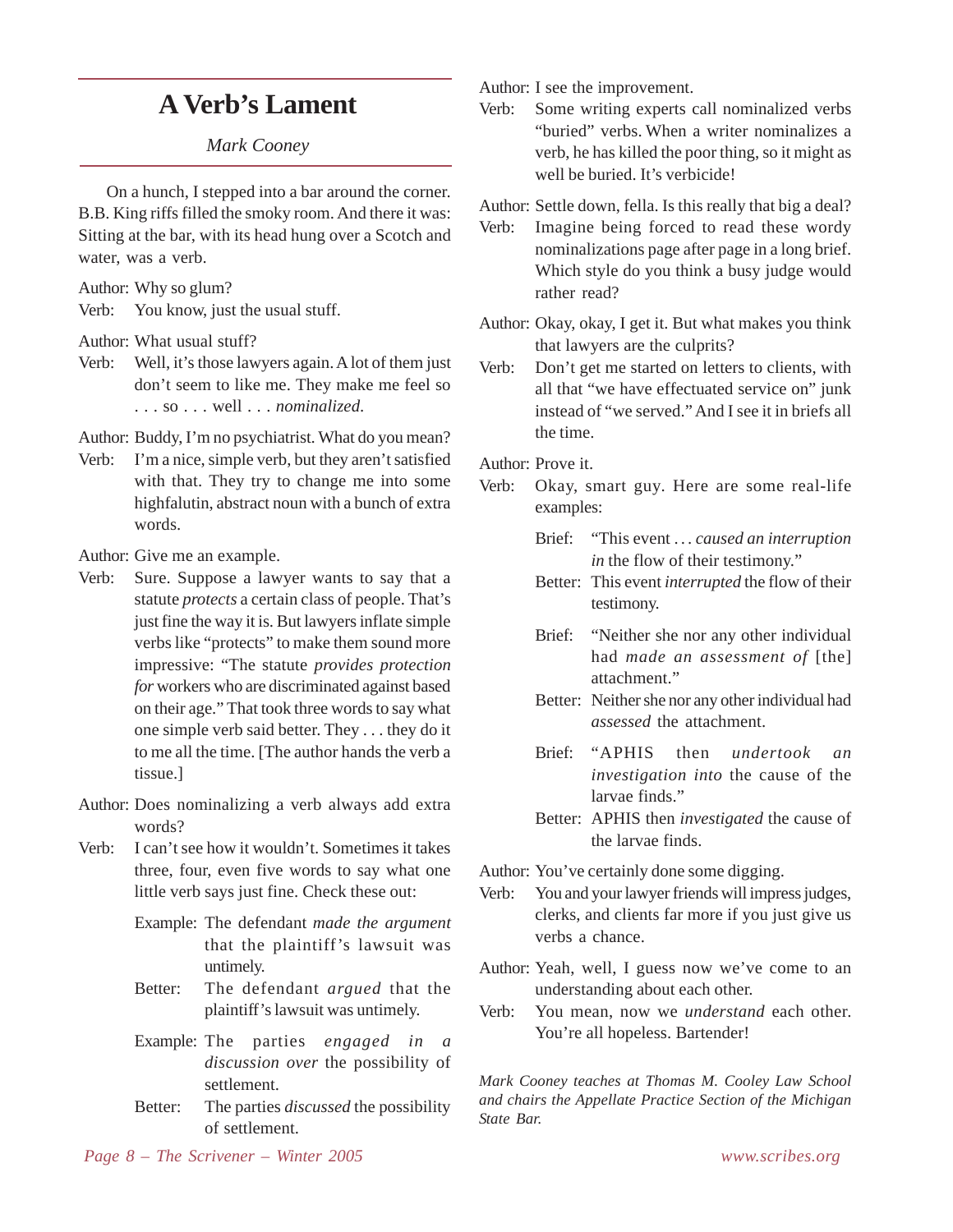# **New Members**

Maura D. Corrigan (Detroit, MI) David C. Elliott (Edmonton, Alberta, Canada) Robert B. Furr, Jr. (Wilmington, DE) Sharon G. Lee (Knoxville, TN) Anthony Longo (Chicago, IL) Miller Canfield (Lansing, MI) Michael G. Moore (Miami, FL) Douglas Murch (Grand Fork, ND) Jonathan Napier (Dallas, TX) Charles D. Price (Cleveland, OH) Vikram Raghavan (Washington, DC) Harry W. Roberts, Jr. (Dallas, TX) David A. Schultz (St. Paul, MN) Leah Ward Sears (Atlanta, GA) Leslie Ellen Shear (Encino, CA) Elizabeth Lee Thompson (Detroit, MI) Thomas W. Thrash (Atlanta, GA) John W. Ursu (St. Louis Park, MN)

### **Life Members**

Glen-Peter Ahlers (Orlando, FL) Lee C. Buchheit (New York, NY) Michael J. Collins (Dallas, TX) Deborah Cook (Akron, OH) Willard H. DaSilva (Garden City, NY) Bryan A. Garner (Dallas, TX) Judge Lynn N. Hughes (Houston, TX) Emil L. Iannelli (Southampton, PA) Lynne P. Iannelli (Southampton, PA) Joseph Kimble (Lansing, MI) Robert N. Markle (New Orleans, LA) Bernard S. Meyer (Mineola, NY) Richard L. Neumeier (Boston, MA) Judge Mark P. Painter (Cincinnati, OH) Keldon K. Scott (Lansing, MI) Gary D. Spivey (Albany, NY) Paul R. Steadman (Chicago, IL) Thomas M. Steele (Winston-Salem, NC) Norman Otto Stockmeyer (Lansing, MI) Anthony Turley (Toledo, OH)

# **Institutional Members**

University of Akron Law Center (Akron, OH) Alaska Appellate Courts (Anchorage, AK) Barry University School of Law (Orlando, FL) California Western School of Law (San Diego, CA) Chapman University School of Law (Orange, CA) Florida Coastal School of Law (Jacksonville, FL) Franklin Pierce Law Center (Concord, NH) University of Houston Law Center (Houston, TX) John Marshall Law School (Chicago, IL) University of La Verne College of Law (Ontario, CA) Lewis and Clark Law School (Portland, OR) University of Memphis School of Law (Memphis, TN) Michigan Court of Appeals (Lansing, MI) Michigan State University School of Law (East Lansing, MI)

| Northern Kentucky University College of Law<br>(Highland Heights, KY) |
|-----------------------------------------------------------------------|
| Oklahoma City University School of Law<br>(Oklahoma City, OK)         |
| Saint Louis University School of Law<br>(St. Louis, MO)               |
| Seattle University School of Law (Seattle, WA)                        |
| <b>Stetson University College of Law</b><br>(St. Petersburg, FL)      |
| Syracuse University College of Law (Syracuse, NY)                     |
| The University of Texas School of Law (Austin, TX)                    |
| Thomas M. Cooley Law School (Lansing, MI)                             |
| Washburn University School of Law (Topeka, KS)                        |
| Western New England College School of Law<br>(Springfield, MA)        |
| William Mitchell College of Law (St. Paul, MN)                        |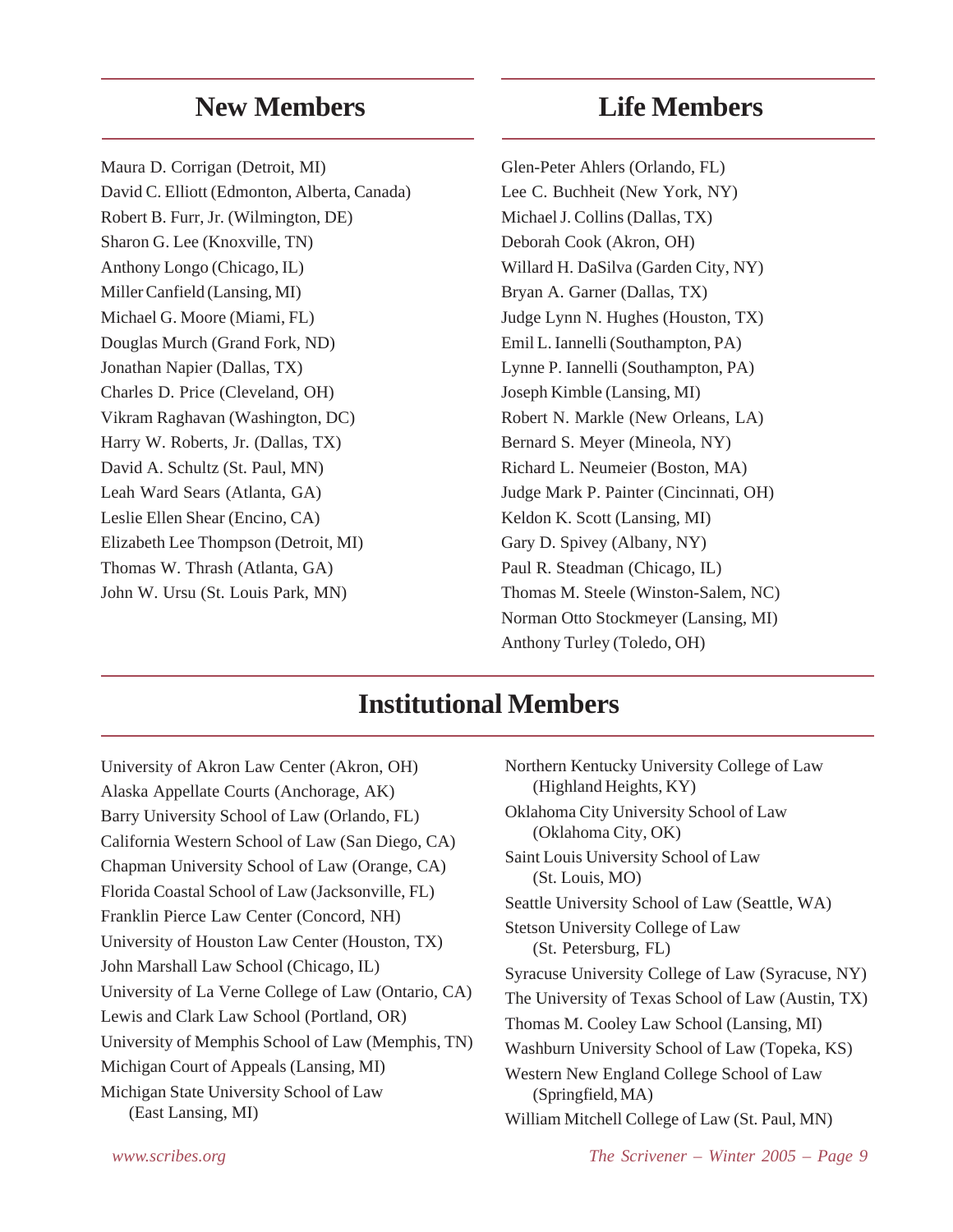# **Scribes Board Members**

#### **President – Beverly Ray Burlingame**

Thompson & Knight LLP 1700 Pacific Avenue, Suite 3300 Dallas, Texas 75201-4693 (214) 969-1110 beverly.ray.burlingame@tklaw.com

#### **Vice President – N. O. Stockmeyer**

Thomas M. Cooley Law School 300 South Capitol Avenue P.O. Box 13038 Lansing, Michigan 48901 (517) 371-5140 stockmen@cooley.edu

#### **Secretary – John C. Williams**

Thomson West 50 Broad Street East Rochester, New York 14694 (585) 546-5530 john.williams@thomson.com

#### **Treasurer – Hon. Stuart Shiffman**

Sangamon County Courthouse 200 South Ninth, Room 524 Springfield, Illinois 62701 (217) 753-6736 shiffman@springnet1.com

#### **Executive Director – Glen-Peter Ahlers**

Barry University School of Law 6441 East Colonial Drive Orlando, Florida 32807 (321) 206-5701 gahlers@mail.barry.edu

#### **Journal Editor – Joseph Kimble**

Thomas M. Cooley Law School 300 South Capitol Avenue P.O. Box 13038 Lansing, Michigan 48901 (517) 371-5140 kimblej@cooley.edu

#### **Past President – Donald J. Dunn**

University of La Verne College of Law 320 East D Street Ontario, California 91764 (909) 460-2020 dunnd@ulv.edu

#### **2002–2005 Hon. Joseph Baca**

7428 Gila N.E. Albuquerque, New Mexico 87109 (505) 821-6881 jbaca01@msn.com

#### **2003–2006 Charles Dewey Cole, Jr.**

Newman Fitch Altheim Myers, P.C. 14 Wall Street New York, New York 10005-2101 (212) 619-4350 dcole@nfam.com

#### **2004–2007 Bryan A. Garner**

LawProse, Inc. 5949 Sherry Lane, Suite 1280 Dallas, Texas 75225 (214) 691-8588 bagarner@worldnet.att.net

#### **2004–2007 Michael B. Hyman**

Much Shelist 191 N. Wacker Drive, Suite 1800 Chicago, Illinois 60606 (312) 521-2000 mbhyman@muchshelist.com

#### **2003–2006 Roger Newman**

5601 Riverdale Avenue Bronx, New York 10471 (718) 601-0673 rnewman412@aol.com

#### **2003–2006 Christy Nisbett**

Travis County Probate Court P.O. Box 1748 Austin, Texas 78767 (512) 854-9559 christy\_nisbett@co.travis.tx.us

#### **2002–2005 Steven R. Smith**

California Western School of Law 225 Cedar Street San Diego, California 92101-3090 (619) 525-1405 ssmith@cwsl.edu

#### **2002–2005 Thomas M. Steele**

Wake Forest University School of Law Box 7206 Reynolda Station Winston-Salem, North Carolina 27109 (336) 758-5440 steeletm@law.wfu.edu

#### **2004–2007 Richard Wydick**

U.C. Davis School of Law Davis, California 95616 (530) 752-2899 rcwydick@ucdavis.edu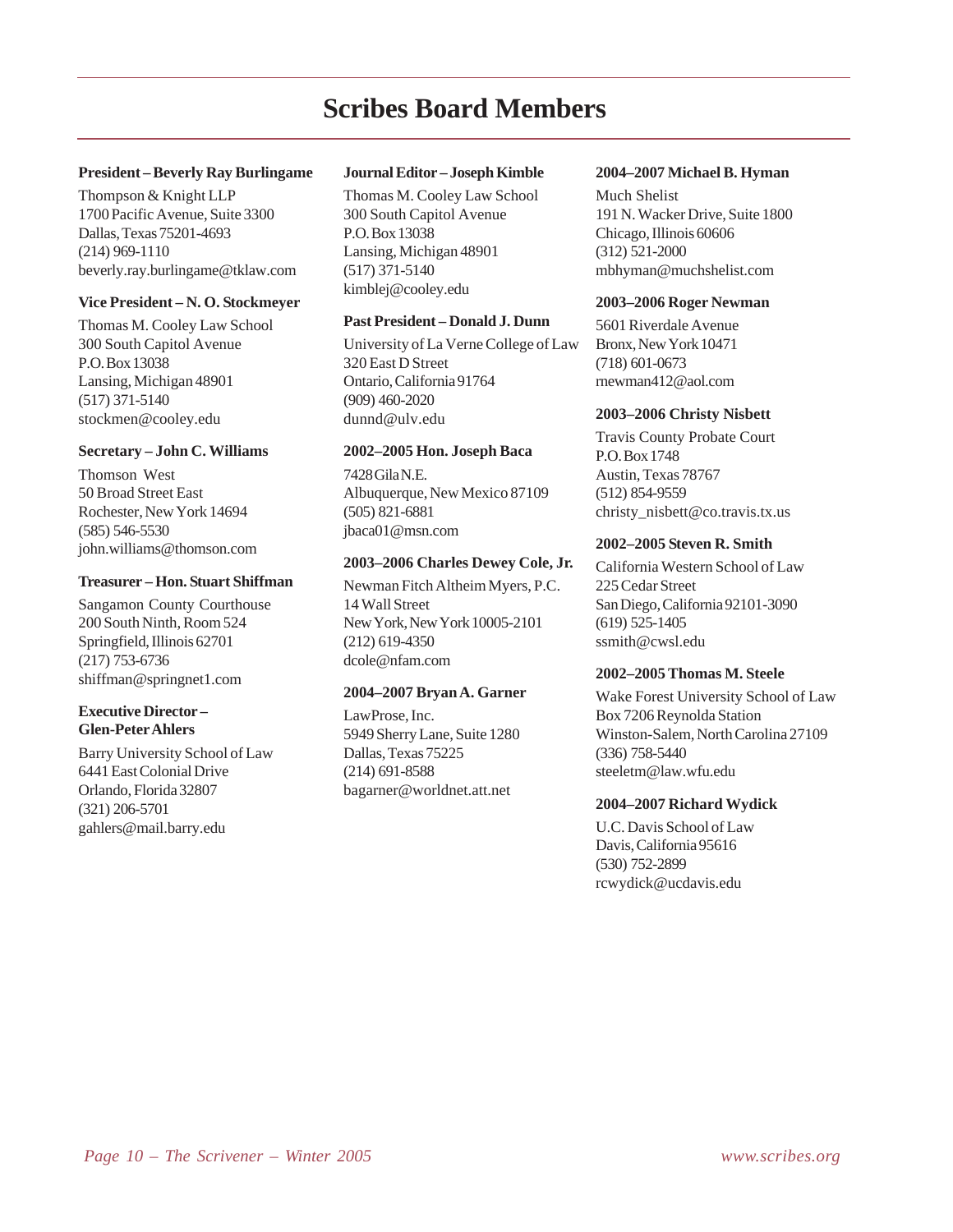# **Scribes—**

# **The American Society of Writers on Legal Subjects**

You're eligible for Scribes membership if you're a member of the legal profession and you've —

- (1) published a book on a legal subject,
- (2) published two or more articles on legal subjects,
- (3) served as an editor of a legal publication, or
- (4) published two or more decisions as a judge or administrative hearing officer.

*Please print or type:*

| <b>Your Name</b>                                                                                              | <b>Your E-mail Address</b>                                                                                                                            |
|---------------------------------------------------------------------------------------------------------------|-------------------------------------------------------------------------------------------------------------------------------------------------------|
| <b>Your Business Address</b>                                                                                  |                                                                                                                                                       |
| <b>Your Home Address</b>                                                                                      |                                                                                                                                                       |
| <b>Your Phone Number</b>                                                                                      | <b>Your Fax Number</b>                                                                                                                                |
| Please cite your published book, article, or opinion. Or cite the publication for which you were an editor.   |                                                                                                                                                       |
| If you are relying on two or more published articles or opinions, please cite your second article or opinion. |                                                                                                                                                       |
| Please select your preferred membership type:                                                                 |                                                                                                                                                       |
| _ Regular Annual Dues: \$65                                                                                   | Lifetime Dues: \$1,000                                                                                                                                |
| Sustaining Annual Dues: \$100                                                                                 | First of Four Lifetime Installments: \$300                                                                                                            |
|                                                                                                               | Please complete this form and send it, along with a check made payable to "Scribes," to:                                                              |
|                                                                                                               | Glen-Peter Ahlers, Sr.<br><b>Scribes Executive Director</b><br><b>Barry University</b><br>Dwayne O. Andreas School of Law<br>6441 East Colonial Drive |

Orlando, Florida 32807-3650